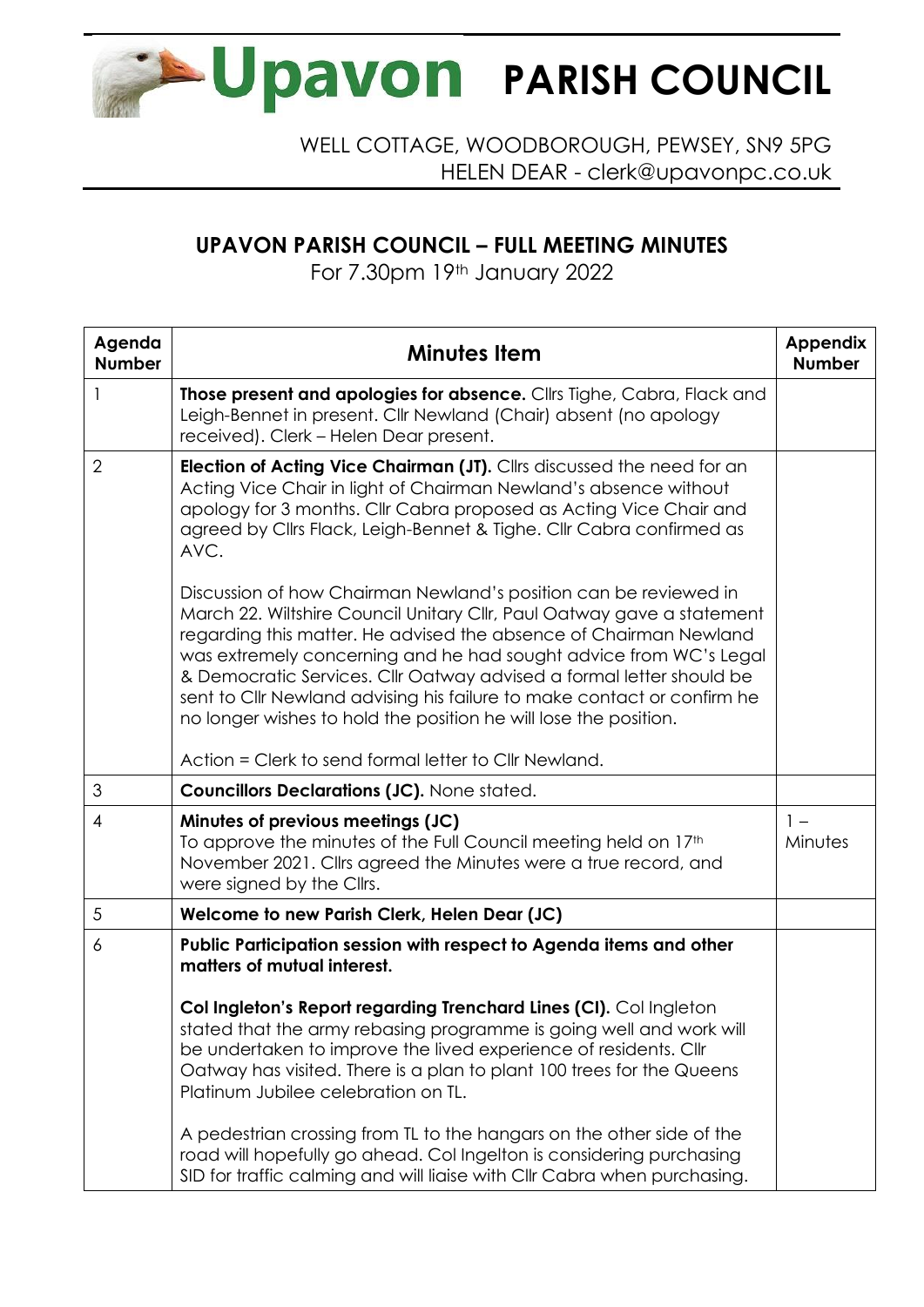|                | UPC will look to put a SID up in Everleigh direction once the road works<br>are done. Cllr Flack suggested relocating the one from Vicarage Lane.                                                                                                                                     |  |
|----------------|---------------------------------------------------------------------------------------------------------------------------------------------------------------------------------------------------------------------------------------------------------------------------------------|--|
|                | Members of the Public in Attendance - Matters Raised                                                                                                                                                                                                                                  |  |
|                | Lesley Dolan raised concerns about the Whistledown Farm                                                                                                                                                                                                                               |  |
|                | development with regard to trees having not been planted, as per the<br>planning permission.                                                                                                                                                                                          |  |
|                | Action = Clerk to send a letter to Redcliffe to highlight concern.                                                                                                                                                                                                                    |  |
|                | Further discussion regarding possible tree planting in the village to<br>celebrate the Queens Platinum Jubilee. Discussion of how a separate<br>committee for the QPJ should be set up. Any celebration suggestions<br>should be sent to Helen Dear, Clerk.                           |  |
|                | Lesley Dolan – concern over the dog waste bins in the village/large<br>number of dogs resident. LD suggested putting a bin on the path to<br>Rushall. Cllr Cabra advised the Council will need to liaise with our<br>waste collection service Idverde.                                |  |
|                | Lesley Dolan raised concern over the need for bike riding signage -<br>Whistledown development due to safety reasons with skateboarding<br>and bike use. Discussion of how the path is WC responsibility and<br>action depends on the classification of the path.                     |  |
|                | A member of the public raised concerns about the comments the<br>Council have placed on the planning permission consultation for<br>Upavon Farm. Cllr Cabra advised no adverse comments had been<br>placed, however we had drawn attention to previous noise<br>complaints.           |  |
|                | A member of the public raised concerns over tree planting in the<br>village and who would maintain such trees in the future.                                                                                                                                                          |  |
|                | Cllr Flack – had been approached by a resident concerning deer<br>crossing the road on the A345 and suggested a Deer Warning sign.<br>Cllrs considered this a good idea - the item will be taken to the CATG<br>meeting. Sign may cost £250.                                          |  |
| $\overline{7}$ | Wiltshire Council Councillor - Paul Oatway Report. Cllr Oatway<br>reported on the traffic confusion on the A432. The WC budget will go<br>to full council for approval soon. Discussion of key WC spending<br>priorities. The public in attendance had no questions for Cllr. Oatway. |  |
| 8              | Col Ingleton's Report regarding Trenchard Lines (CI). See above                                                                                                                                                                                                                       |  |
| 9              | Clerk's Report and correspondence received (HD/AF). See Deer Sign &<br>Lesley Dolan correspondence discussed above.                                                                                                                                                                   |  |
| 10             | CIL and Section 106 agreement. Current status, progress and future<br>plans (JC). Discussion of how the 106 agreement with Redcliffe has<br>been made more flexible. The recent village hall refurbishment has<br>come out of the CIL/106 money. Cllrs advised that the community can |  |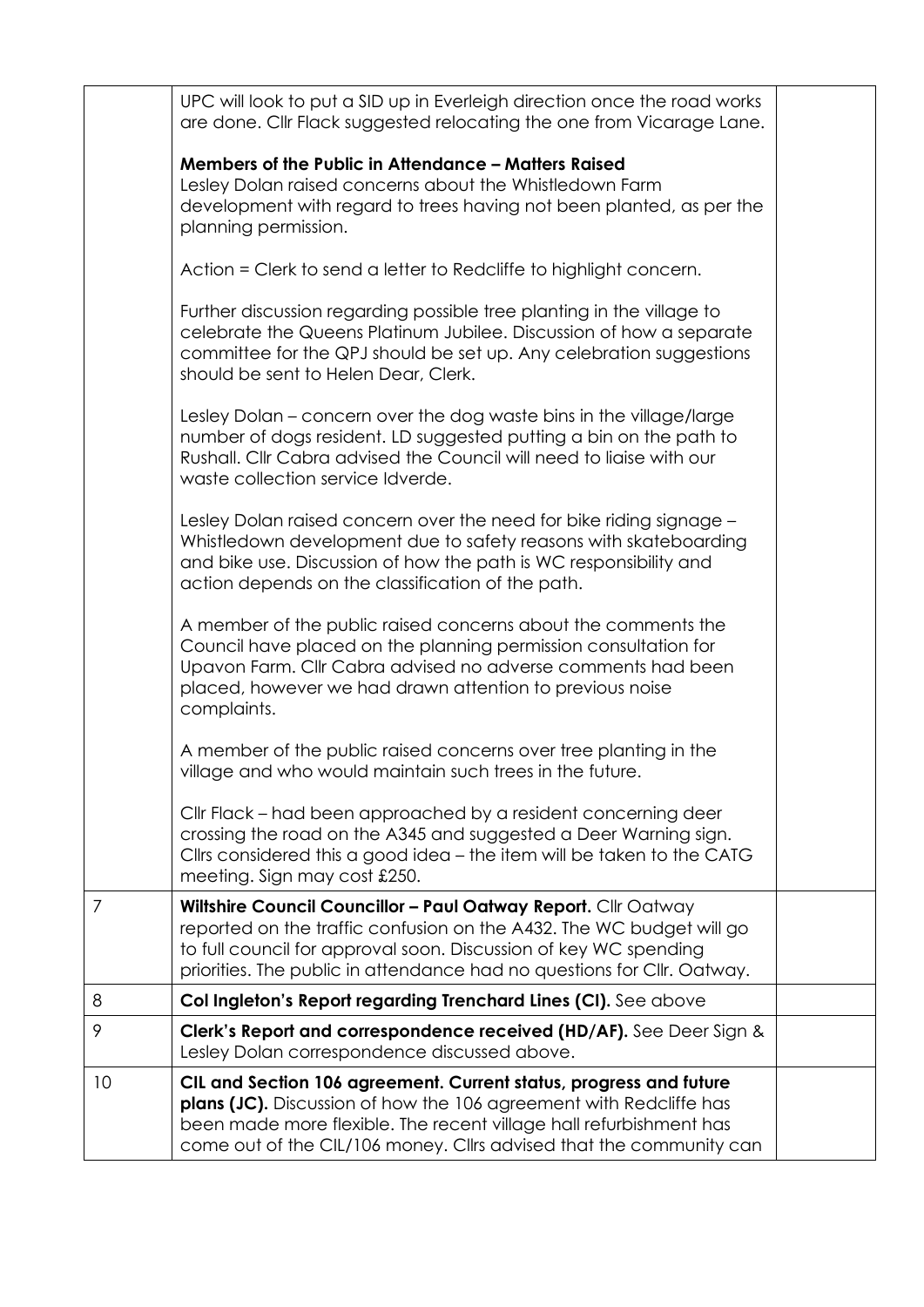|    | offer suggestions for use of the money. Projects that do not create long<br>term/expensive maintenance are preferred.                                                                                                                                                                                                          |  |
|----|--------------------------------------------------------------------------------------------------------------------------------------------------------------------------------------------------------------------------------------------------------------------------------------------------------------------------------|--|
|    |                                                                                                                                                                                                                                                                                                                                |  |
|    | A member of the public raised concerns that residents were previously<br>asked to do this and what had happened to the suggestions. Cllr<br>Cabra advised the suggestions were a while ago so it would be good<br>to renew. A spreadsheet of cost/benefits is used to determine the best<br>ideas for the long-term.           |  |
| 11 | Signing of revised Section 106 agreement with Redcliffe Homes to<br>provide more flexibility regarding funds. Removal of restriction on<br>'formal' sports area requirement (JT) See above.                                                                                                                                    |  |
| 12 | Potential for a MUGA on the Upper Playing Field and CLB. Setting up<br>regular safety checks for the play equipment, and Small Village<br>Handyman duties (JT/JC/AF/CLB). Cllr Leigh Bennett is researching the<br>possibility of a MUGA – a multi-use sports ground for the village.                                          |  |
|    | The replacement of the safety chipping will be done from the Councils<br>routine maintenance budget. The Andover Road park swing has been<br>condemned by ROSPA and will cost £13,000.                                                                                                                                         |  |
|    | Discussion of how the MUGA may provide a more grown-up option for<br>play. Sport England can provide funding on top of ours for items such<br>as netting, lighting etc.                                                                                                                                                        |  |
| 13 | Update on 'The Blue Bus' youth club (JT). The BB visited Trenchard Lines<br>but no one visited it. The BB will go to TL for a 'show day' to<br>demonstrate.                                                                                                                                                                    |  |
| 14 | Recruitment of Councillors (JC). Cllr Cabra said if anyone is interested<br>in becoming a Cllr then please get in touch.                                                                                                                                                                                                       |  |
| 15 | Reports from other bodies (CATG, PCAP). (AF). Cllr Flack reported on<br>the upcoming CATG meeting in March that he will be attending. Cllr<br>Flack would like to see a zebra crossing in the village to the North of<br>the shop. Speeding problem through the village – speeding report by<br>Ellie Proctor from the police. |  |
| 16 | The Queens Platinum Jubilee celebration in June. Potential<br>establishment of a Platinum Jubilee Committee. Plans with the village,<br>and PCC (JT/JC/AF/CLB) See above discussion.                                                                                                                                           |  |
|    | Discussion Cllrs/public – ideas for the QPJ celebration – the parish<br>council feed can potentially be used. Anyone on relevant committees<br>locally to contact the Clerk for possible joint project.                                                                                                                        |  |
| 17 | Items for the next agenda                                                                                                                                                                                                                                                                                                      |  |
| 18 | <b>AOB</b>                                                                                                                                                                                                                                                                                                                     |  |
|    | Acorn Sign - The advertisement sign for the Acorn Development was<br>raised as needing to be removed.                                                                                                                                                                                                                          |  |
|    | Action = Clerk to contact Acorn Housing                                                                                                                                                                                                                                                                                        |  |